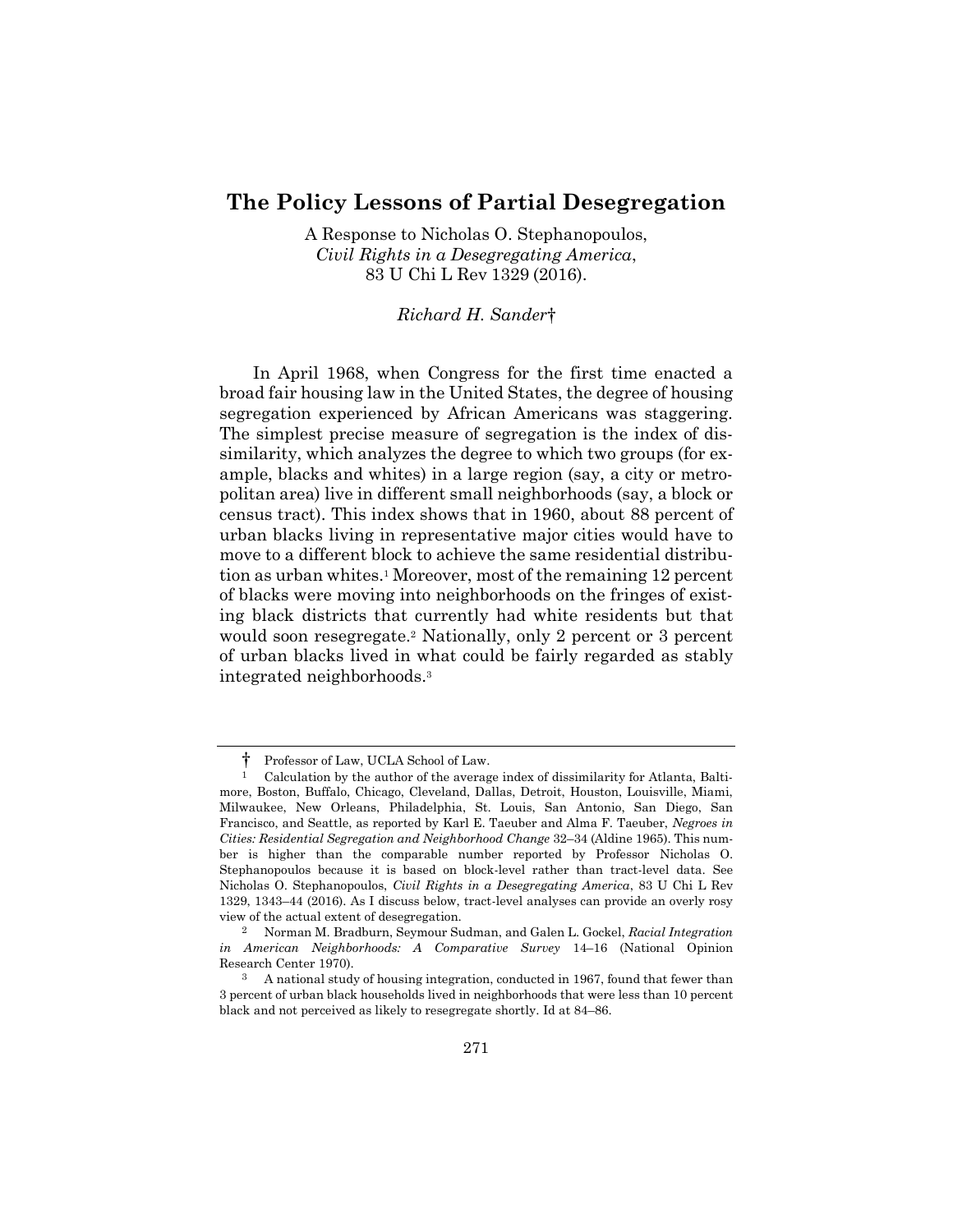<span id="page-1-0"></span>Matters had not changed perceptibly by April 1970, when the next decennial census was taken.<sup>4</sup> This was not so surprising; the Fair Housing Act<sup>5</sup> (FHA) had gone into full effect only at the end of 1969, and it was generally understood that under the best of circumstances, it would take some time for enforcement efforts to gear up and have an effect.<sup>6</sup> But when the 1980 census rolled around, it, too, showed very high levels of segregation.<sup>7</sup> Integration had indeed increased (in some places, as we shall see, rather dramatically), but in many major urban areas the drop in the index of dissimilarity amounted to only a few percentage points.<sup>8</sup> At the time, it was perhaps understandable that most observers thought that, in this realm at least, civil rights laws had failed to bring about meaningful change.

<span id="page-1-2"></span>In the wake of these results, two narratives arose in academia about fair housing. The more influential, liberal narrative was that fair housing laws were simply ineffective; political compromises had fatally weakened the law in 1968, and what little enforcement followed was no match for continuing white racism.<sup>9</sup> The most powerful statement of these views came in Professors Douglas Massey and Nancy Denton's book *American Apartheid*, which, though published in 1993, relied mainly on 1970 and 1980 census data; it became the standard college text for students of housing segregation and urban inequality and is still the most influential book-length work on the subject. A competing conservative narrative contended that fair housing laws had greatly expanded housing opportunities for African Americans, but that the desire for housing integration was not particularly strong among either blacks or whites, and that continuing segregation reflected these preferences.<sup>10</sup>

<span id="page-1-1"></span>Both of these accounts were fundamentally pessimistic about the prospects for housing desegregation. Those in the liberal camp

<sup>4</sup> Douglas S. Massey and Nancy A. Denton, *American Apartheid: Segregation and the Making of the Underclass* 46–47 (Harvard 1993) (demonstrating that block-level indices fell only 3.9 percent and 2.8 percent in northern and southern cities, respectively).

<sup>5</sup> Pub L No 90-284, 82 Stat 81 (1968), codified as amended at 42 USC § 3601 et seq.

<sup>6</sup> See Jean Eberhart Dubofsky, *Fair Housing: A Legislative History and a Perspective*, 8 Washburn L J 149, 166 (1969) (stating at the time of the act's adoption that "[w]hether the fair housing law will be enforced remains to be seen").

<sup>7</sup> Massey and Denton, *American Apartheid* at 46–47 (cited in not[e 4\)](#page-1-0).

 $\frac{8}{9}$  Id.

<sup>9</sup> This narrative is examined and debunked in Jonathan Zasloff, *The Secret History of the Fair Housing Act*, 53 Harv J Legis 247 (2016).

<sup>10</sup> See, for example, Richard F. Muth, *The Causes of Housing Segregation*, in 1 *Issues in Housing Discrimination: A Consultation/Hearing of the United States Commission on Civil Rights, Washington, D.C., November 12-13, 1985* 3, 11 (1986).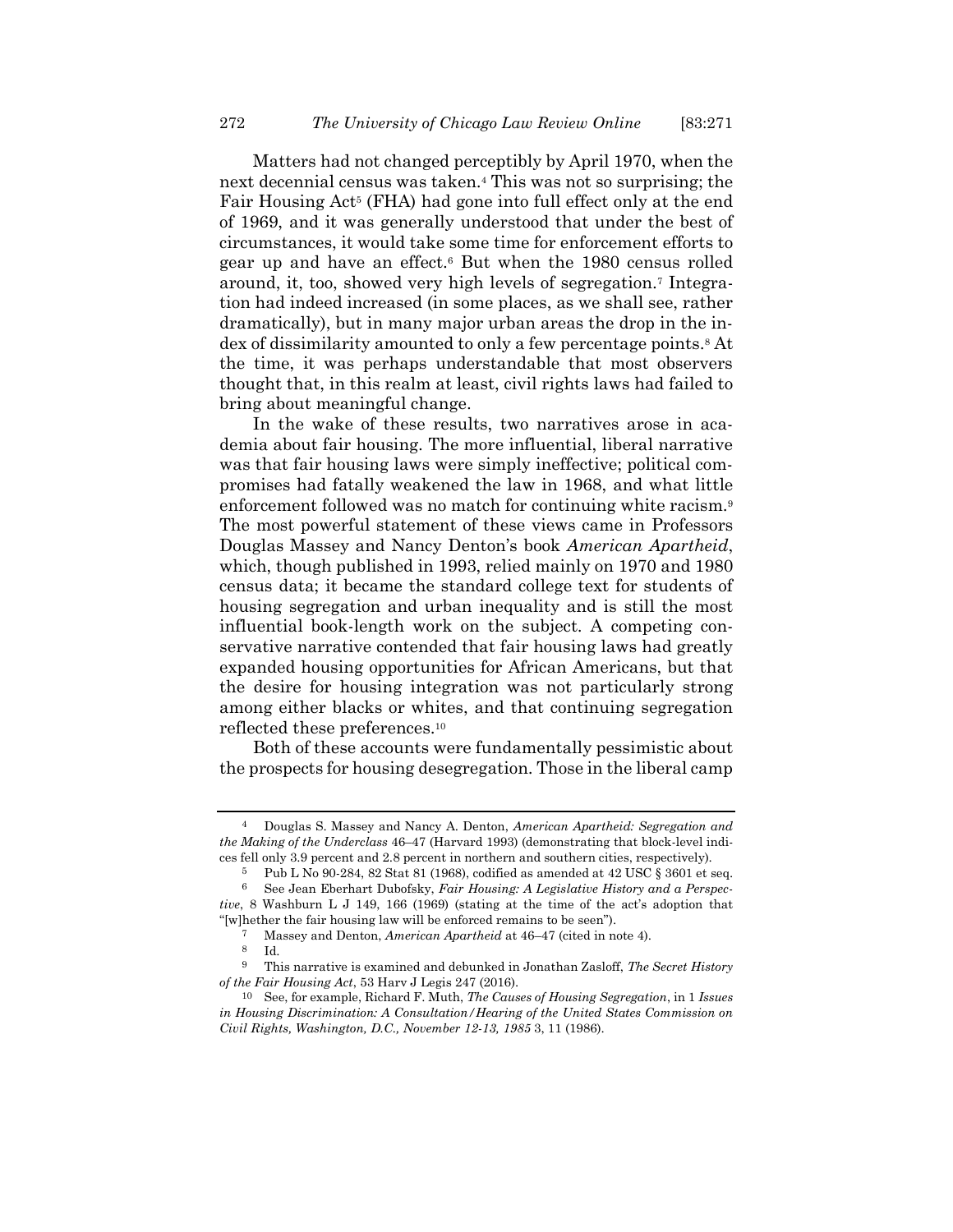considered housing discrimination to be very deeply rooted. Even the passage of a stronger fair housing law, the Fair Housing Amendments Act of 1988, <sup>11</sup> did not make Massey and Denton sanguine.<sup>12</sup> The conservatives, as well as a number of economists who analyzed more extensive data in the 1990s and early 2000s, had a different brand of pessimism. They were persuaded that discrimination had in fact declined substantially; but what impact would fair housing laws have on deeply rooted patterns of segregation if whites were generally willing to pay a premium to live in predominantly white neighborhoods?<sup>13</sup> Neither view was likely to prompt activist policy measures against segregation. Political leaders knew well how politically costly efforts at *school* integration had been in the 1970s; without any clear vision of a way forward, there were virtually no policy initiatives aimed directly at promoting housing integration.

<span id="page-2-0"></span>Meanwhile, in a trend that was missed or ignored by most scholars, levels of black-white segregation continued to fall. The magnitude and contours of the decline were subject to interpretation (and are explored further below), but there could be no question that indices of dissimilarity were falling a little bit each decade, and by 2010 the cumulative decline in black-white segregation was substantial. The average index of dissimilarity across sixty major metropolitan areas, measured at the block level, fell from 0.92 in 1970 to 0.70 in 2010.<sup>14</sup> Professors Jacob Vigdor and Edward Glaeser, two leading economists studying segregation and cities, published a widely noticed piece called *The End of the Segregated Century* in 2012, suggesting that housing

<span id="page-2-1"></span><sup>11</sup> Pub L No 100-430, 102 Stat 1619, codified at 42 USC § 3601 et seq.

<sup>12</sup> Massey and Denton, *American Apartheid* at 211 (cited in not[e 4\)](#page-1-0) ("It is not at all clear that the new amendments, as tough as they are, will succeed in overcoming the entrenched discriminatory processes that sustain the ghetto and perpetuate segregation.").

<sup>13</sup> See, for example, David M. Cutler, Edward L. Glaeser, and Jacob L. Vigdor, *The Rise and Decline of the American Ghetto*, 107 J Polit Econ 455, 487 (1999); Muth, *The Causes of Housing Segregation* at 9 (cited in note [10\)](#page-1-1) (discussing the premium that immigrants are willing to pay to live "among those of similar background"); Ingrid Gould Ellen, *Sharing America's Neighborhoods: The Prospects for Stable Racial Integration* 3–4 (Harvard 2000).

<sup>14</sup> Calculation by the author, in collaboration with Professor Yana Kucheva of the City University of New York, using restricted-access block-level data. We calculated dissimilarity indices using constant (1980) definitions of metropolitan areas. The metropolitan areas included were the sixty analyzed in a major study of segregation from the 1980s. See generally Douglas S. Massey and Nancy A. Denton, *Trends in the Residential Segregation of Blacks, Hispanics, and Asians: 1970–1980*, 52 Amer Sociological Rev 802 (1987). Unlike Professors Douglas S. Massey and Nancy A. Denton, who relied on tract-level data, we were able to obtain uncensored block-level counts, which largely solves the problem of maintaining constant small-area geographies over time (because blocks, unlike census tracts, rarely change boundaries).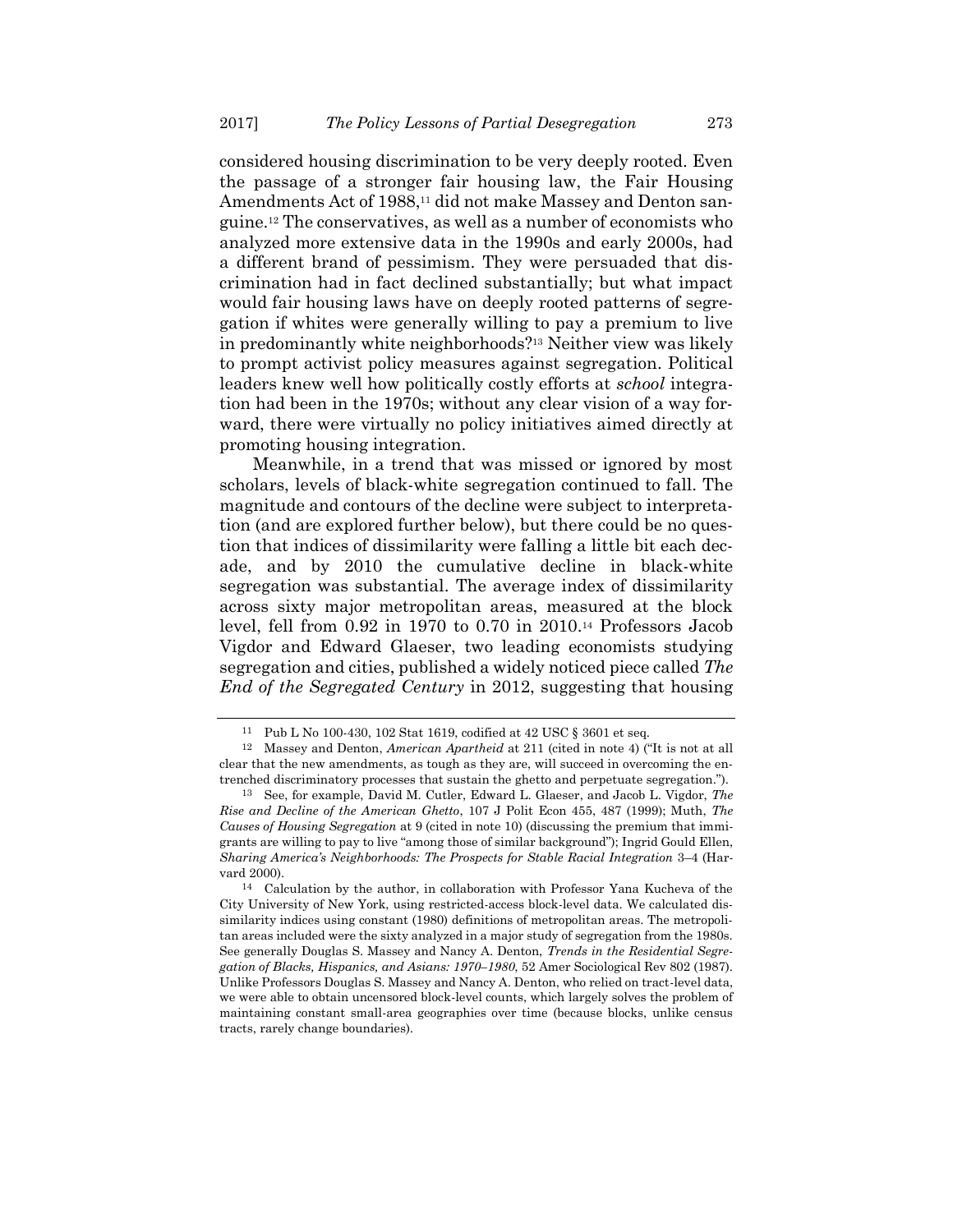segregation had, by 2010, changed fundamentally from the conditions that prevailed through most of the twentieth century.<sup>15</sup>

The declines in housing segregation were substantially larger in some metropolitan areas than in others, and in the 1990s a number of scholars began to study what difference integration made for black outcomes. What they found was at first striking, and then overpowering: lower segregation had large, positive, and causal effects upon a wide array of black outcomes.<sup>16</sup> Whether one considered health, mortality, teen pregnancy, high school dropout rates, unemployment, earnings, marriage, or poverty, black outcomes improved in both relative and absolute terms when the black-white dissimilarity level fell sharply.<sup>17</sup> A large controlled experiment, started in the 1990s, similarly showed that improvements in economic integration for low-income families had powerful effects on long-term outcomes for preadolescent children in those families.<sup>18</sup>

These very strong findings about the harms of segregation have come just as segregation has, for the first time in decades, emerged as at least a second-tier political issue. In June 2015, the Supreme Court issued its first major interpretation of fair housing law in over two decades, blessing a muscular interpretation of a key ambiguity in the law.<sup>19</sup> A few weeks later, the Obama administration issued regulations that for the first time obligate cities and counties that receive federal community-development funding to develop strategies for reducing housing segregation.<sup>20</sup> The emergence of videos depicting police behavior toward black

<sup>15</sup> See Edward Glaeser and Jacob Vigdor, *The End of the Segregated Century: Racial Separation in America's Neighborhoods, 1890–2010* \*4, 10 (Manhattan Institute, Jan 2012), archived at http://perma.cc/5E85-NT99.

<sup>16</sup> See David M. Cutler and Edward L. Glaeser, *Are Ghettos Good or Bad?*, 112 Q J Econ 827, 828 (1997) ("A one standard deviation reduction in segregation eliminates approximately one-third of the difference between blacks and whites in most outcomes.").

<sup>17</sup> See generally Elizabeth Oltmans Ananat, *The Wrong Side(s) of the Tracks: The Causal Effects of Racial Segregation on Urban Poverty and Inequality*, 3 Am Econ J: Applied Econ 34 (Apr 2011) (using an instrumental variable methodology to establish that causation runs from segregation to harmful outcomes).

<sup>18</sup> Raj Chetty, Nathaniel Hendren, and Lawrence F. Katz, *The Effects of Exposure to Better Neighborhoods on Children: New Evidence from the Moving to Opportunity Experiment*, 106 Am Econ Rev 855, 859–60 (2016).

<sup>19</sup> See *Texas Department of Housing and Community Affairs v Inclusive Communities Project, Inc*, 135 S Ct 2507, 2525–26 (2015) (holding that disparate-impact claims are cognizable under the Fair Housing Act).

<sup>20</sup> See generally Department of Housing and Urban Development, *Affirmatively Furthering Fair Housing*, 80 Fed Reg 42272 (2015), amending various sections of CFR Title 24.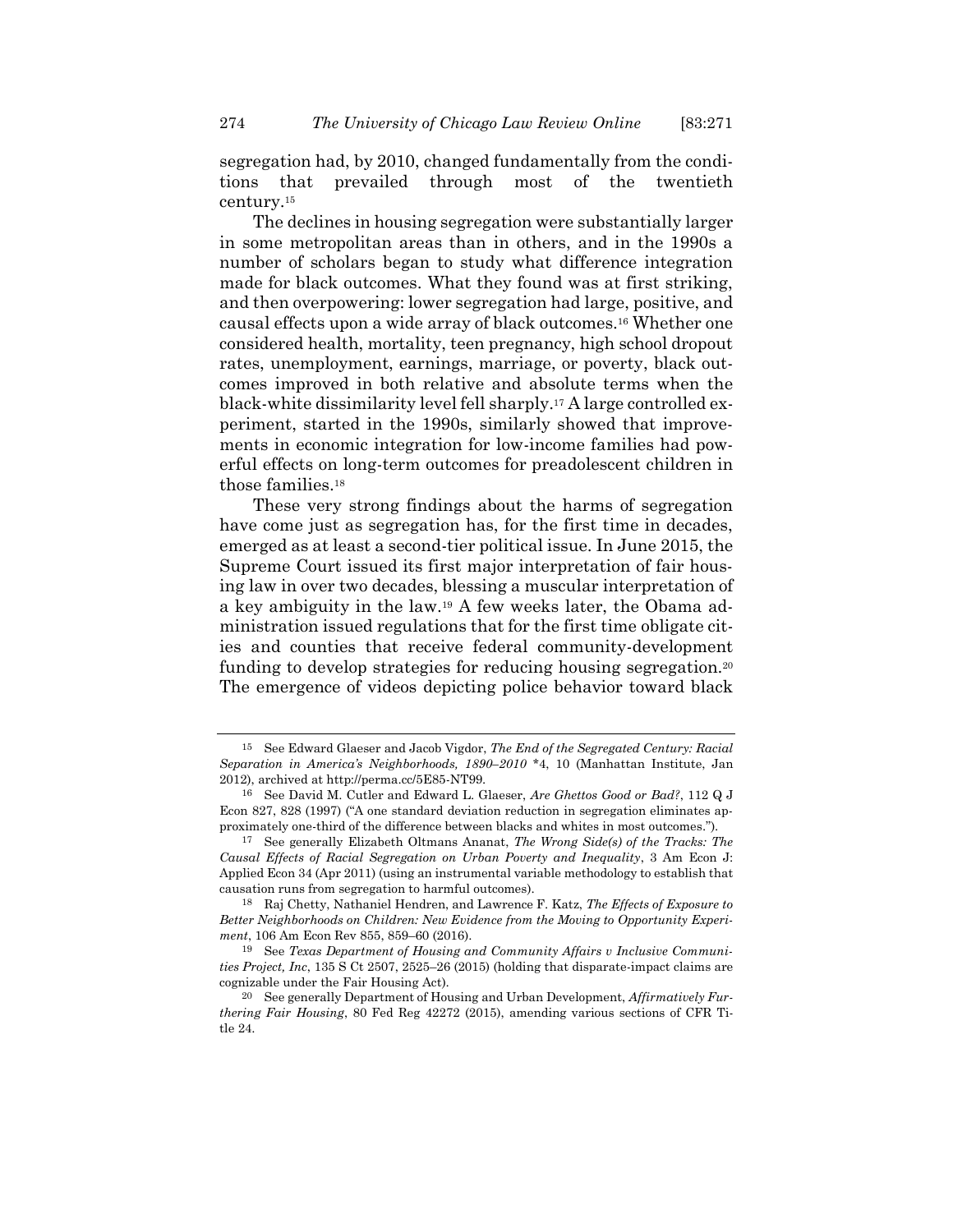Americans, the "99 percent" movement, and a general increase in concern about rising inequality have all led to substantially more media attention to housing segregation in the past couple of years than had existed for quite a while. <sup>21</sup> And recent scholarship on inner-city housing and segregation has captured a significant readership among the literate public.<sup>22</sup>

Into this fray steps Professor Nicholas Stephanopoulos, making two important points. First, Stephanopoulos shows that many legal academics have failed to notice or acknowledge the very significant declines in segregation that have occurred.<sup>23</sup> Much of modern fair housing scholarship, he points out, is consequently out of touch with what is happening on the ground.<sup>24</sup> Second, Stephanopoulos argues that the decline in housing segregation renders some important areas of civil rights doctrine partially obsolete.<sup>25</sup> We must take stock of these changes and recalibrate our strategies, he contends, to keep the law relevant and usable.<sup>26</sup> On both of these subjects, Stephanopoulos has some important and original things to say. But on both I would like to offer some friendly amendments to his arguments, and on the ultimate question—where should we go from here?—I suggest a different path.

## I. IN CORRECTING THE CONVENTIONAL WISDOM ABOUT SEGREGATION, WE SHOULD AVOID REPLACING OLD GENERALIZATIONS WITH NEW ONES—NUANCE IS IMPORTANT

Professor Stephanopoulos performs a valuable service in pointing out that urban, black Americans are, as a whole, substantially more integrated than they were half a century ago.<sup>27</sup> Legal academics—especially when writing on subjects with strong ideological valence, like race—often develop narratives about their subjects that are remarkably detached from on-theground facts. So it has been on the subject of housing segregation, in which, as Stephanopoulos documents, some academics in the

<sup>21</sup> See, for example, Ray Sanchez, *Race and Reality: The Scourge of Segregation* (CNN, Dec 1, 2015), archived at http://perma.cc/BX9U-UBYX.

<sup>22</sup> In 2016, two books dealing with inner-city housing and segregation captured a significant general readership. See generally Matthew Desmond, *Evicted: Poverty and Profit in the American City* (Crown 2016); Mitchell Duneier, *Ghetto: The Invention of a Place, The History of an Idea* (Farrar, Straus and Giroux 2016). So far as I know, that's never happened before.

<sup>23</sup> Stephanopoulos, 83 U Chi L Rev at 1331–33 (cited in not[e 1\)](#page-0-0).

<sup>24</sup> Id.

<sup>25</sup> Id at 1333–38.

<sup>26</sup> Id at 1338.

<sup>27</sup> See Stephanopoulos, 83 U Chi L Rev at 1343–61 (cited in note [1\)](#page-0-0).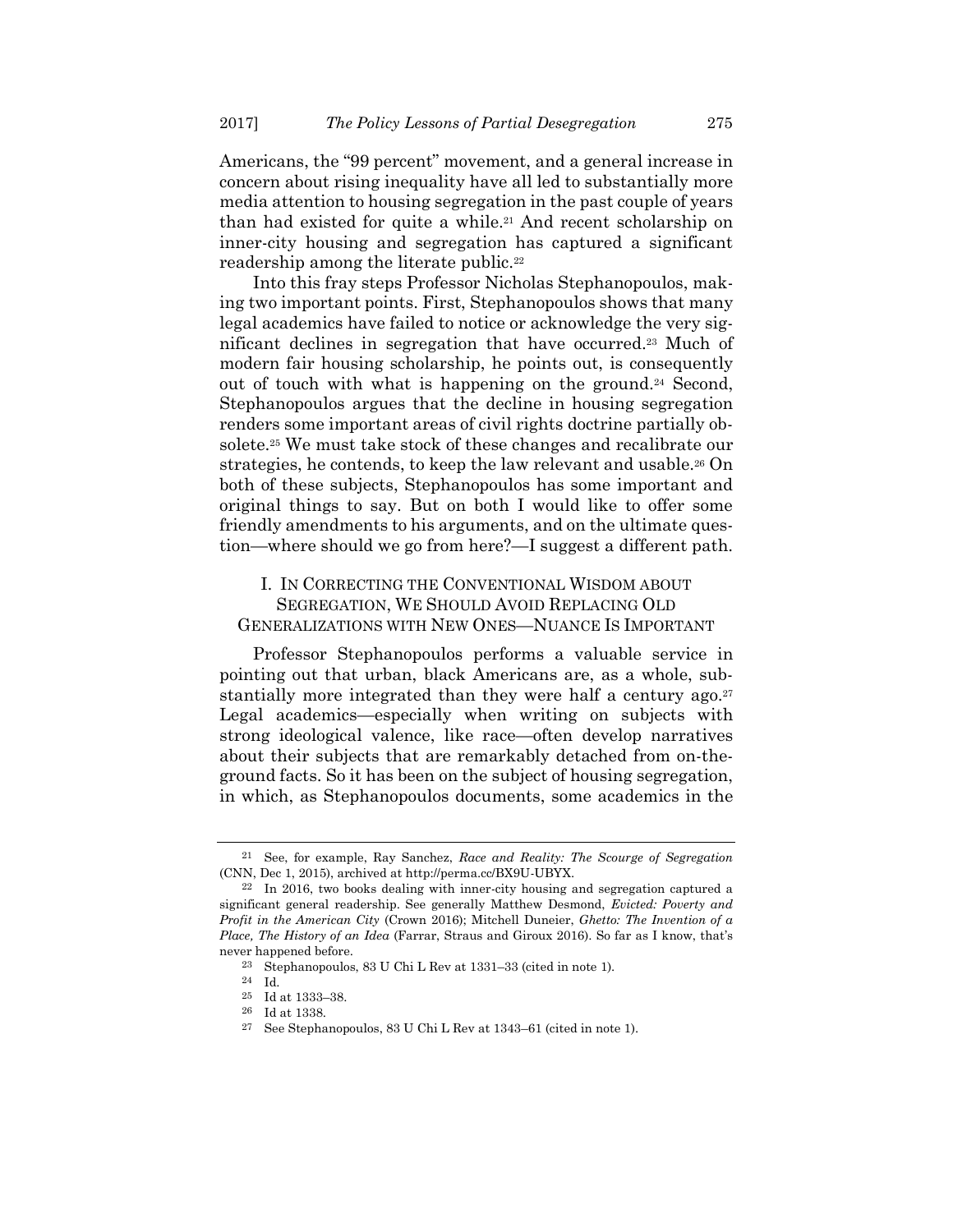field imply not only that segregation has been largely static, but also that it is worse than ever.<sup>28</sup> At a recent fair housing conference I attended in Chicago, several speakers inveighed against the continuing pervasiveness of both housing segregation and racial discrimination, prompting sustained audience applause. When one speaker mildly observed that there had, in fact, been some progress, the room was silent.<sup>29</sup>

Activists seem to fear that acknowledging progress leads to complacency, but I disagree, and I think Stephanopoulos disagrees as well. Only by understanding where and how progress has occurred can we determine which strategies work and which don't. Ignoring success in fair housing not only can lead to despair and political disengagement; it also puts ideological blinders on research. An astounding share of recent segregation scholarship in sociology, demography, and law is in thrall to outdated assumptions about segregation's static nature or the pervasiveness of housing discrimination. The failure to consider new findings with an open mind slows progress, and impedes the kind of scholarly consensus that can spur policymakers into action.

Stephanopoulos's detailed documentation of segregation's decline, and his reasonably sophisticated summary of the literature on the factors behind the key trends, is thus a very welcome addition to the legal literature. However, on some important points, I think Stephanopoulos oversimplifies matters.

### A. Matters of Measurement

Stephanopoulos, following the argument of economist Edward Glaeser, suggests that black-white segregation has followed a large, inverted "U" over the past 120 years: relatively low in the late nineteenth century, high in the middle of the twentieth, and now returning to moderate nineteenth-century levels.<sup>30</sup> This picture is overly simplistic.

First, this picture is wrong about early urban conditions. Until very recently, indices of dissimilarity for periods before 1940

<sup>28</sup> See id at 1343–61 (collecting sources). See also, for example, Stacy E. Seicshnaydre, *The Fair Housing Choice Myth*, 33 Cardozo L Rev 967, 970 (2012) ("[T]he failure to stem racial residential segregation has helped it to deepen, widen, and become seemingly intractable.").

<sup>29</sup> I attended the John Marshall Law School Conference on Fair Housing Law, September 8–10, 2016, in Chicago, Illinois. Attorney Chris Brancart noted that progress has been made.

<sup>30</sup> Stephanopoulos, 83 U Chi L Rev at 1344 (cited in not[e 1\)](#page-0-0).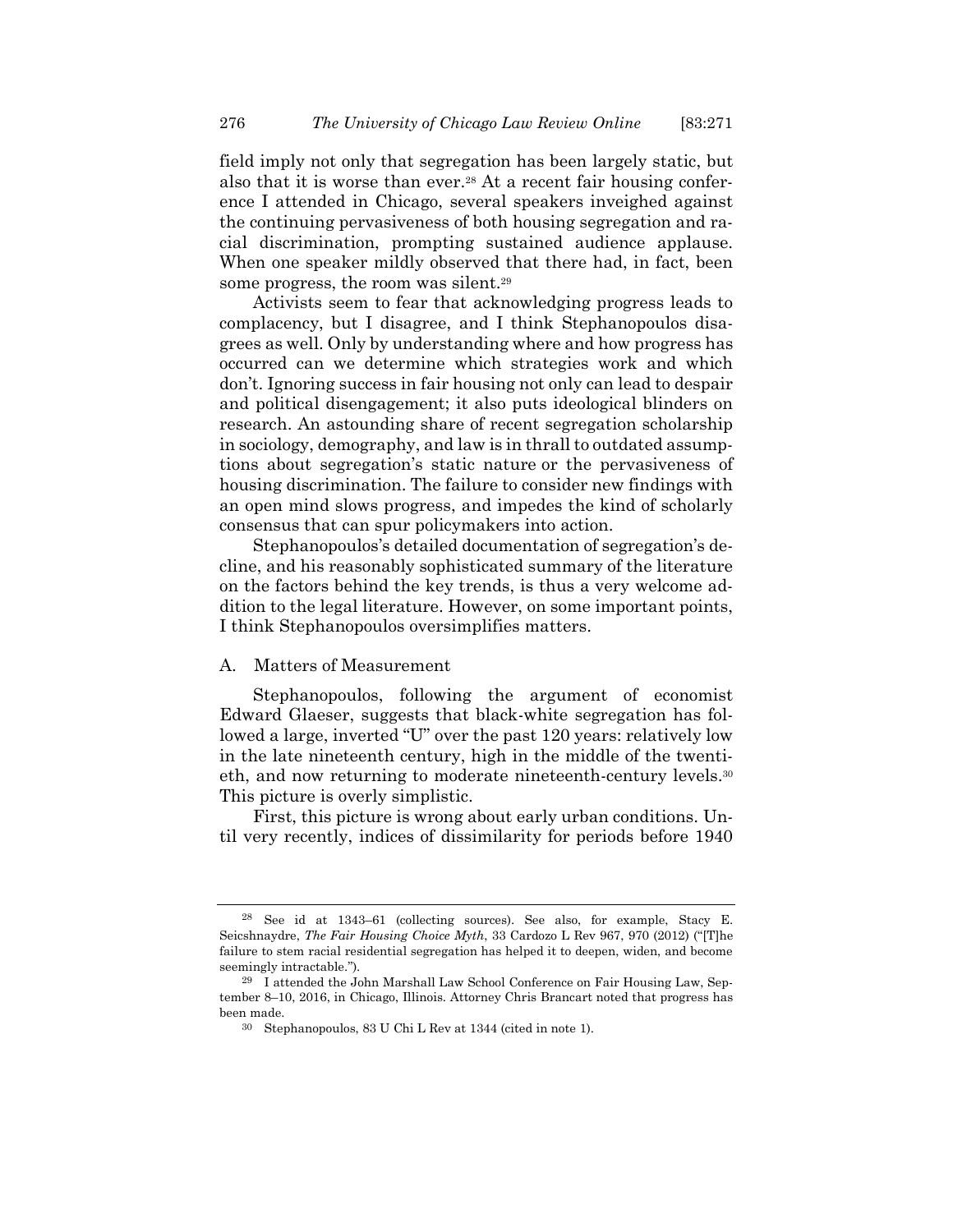<span id="page-6-0"></span>relied on city wards as their basic unit of geography, because census data did not generally report demographic information for any smaller subunit.<sup>31</sup> Using these big, political units to measure segregation tends to seriously understate it, not least because wards in that era were often drawn to gerrymander blacks and dilute the black vote.<sup>32</sup> But in the past few years, several independent scholars have been able to computerize original census manuscripts, allowing us to analyze demographic patterns at finer levels.<sup>33</sup> When we examine black residential patterns in cities in the late-nineteenth and early-twentieth centuries at this higher level of resolution,<sup>34</sup> it is clear that black-white dissimilarity levels were much higher than we had assumed—in major cities, the index was around 0.7<sup>35</sup> or higher (on a 0-to-1 scale, with 1 representing complete segregation), and not below 0.5 as Stephanopoulos suggests. <sup>36</sup> This is important, because it means that urban areas now experiencing broad residential integration in the housing market are not returning to some "natural" state, but are venturing into fundamentally new ground.

Segregation intensified during the period from 1910 to 1940; by 1940, black-white dissimilarity indices measured at the block level—the finest level of detail available from the census—were above 0.85 in most major cities, and often above 0.90. These levels held generally steady from 1940 to 1970, and then began to decline, just as Stephanopoulos suggests.<sup>37</sup> However, they did not fall nearly as far or as consistently as he claims. Measures of average "black-white dissimilarity" are lower if one uses "census

<sup>31</sup> Claude S. Fischer, et al, *Distinguishing the Geographic Levels and Social Dimensions of U.S. Metropolitan Segregation, 1960–2000*, 41 Demography 37, 41 (2004) (using tract data, and explaining that "block or block-group level [census data] would be ideal, but much less data are available at that level, particularly for earlier years"); Cutler, Glaesar, and Vigdor, 107 J Polit Econ at 460 (cited in not[e 13\)](#page-2-0).

<sup>32</sup> For a discussion of relative effects of using block versus tract data, see Taeuber and Taeuber, *Negroes in Cities* at 229–31 (cited in note 1). On the use of large political units like wards, see John R. Logan, Weiwei Zhang, and Miao David Chunyu, *Emergent Ghettos: Black Neighborhoods in New York and Chicago, 1880–1940*, 120 Am J Sociology 1055, 1061–63 (2015).

<sup>33</sup> For New York and Chicago, see Logan, Zhang, and Chunyu, 120 Am J Sociology at 1069 (cited in not[e 32\)](#page-6-0).

<sup>34</sup> Angelina Grigoryeva and Martin Ruef, *The Historical Demography of Racial Segregation*, 80 Am Sociological Rev 814, 820–21 (2015) (describing the indexing of raw census data); Logan, Zhang, and Chunyu, 120 Am J Sociology at 1063–64 (cited in note [32\)](#page-6-0) (describing the process of geocoding and mapping raw census data).

<sup>35</sup> See Allison Shertzer, Randall P. Walsh, and John R. Logan, *Segregation and Neighborhood Change in Northern Cities: New Historical GIS Data from 1900–1930*, 49 Historical Methods 187, 192 (2016).

<sup>36</sup> See Stephanopolous, 83 U Chi L Rev at 1343 (cited in note 1).

<sup>37</sup> See id at 1332.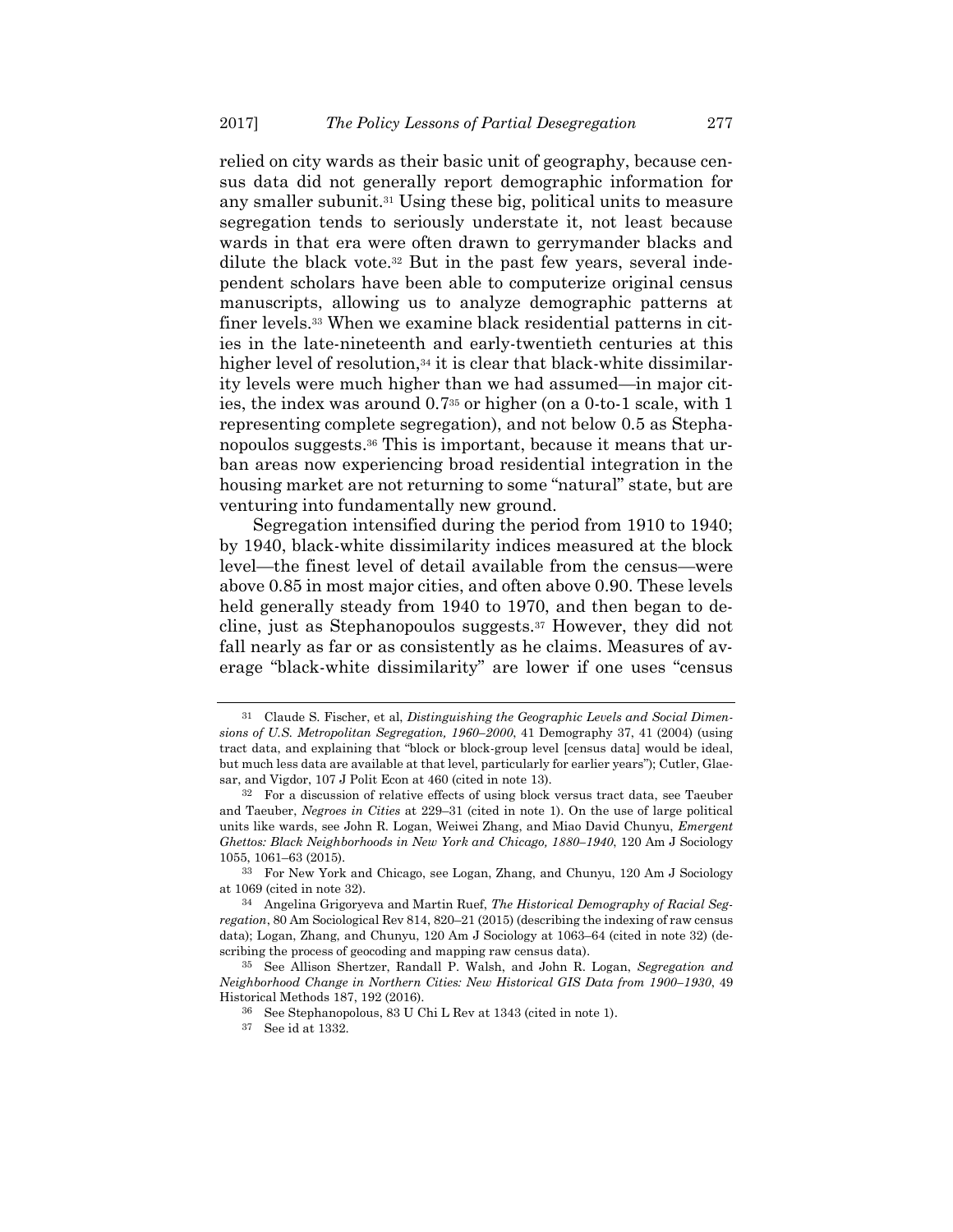tracts"—that is, entire neighborhoods—as the unit of measurement, rather than blocks.<sup>38</sup> They are also artificially lowered by including relatively small metro areas that have comparatively few tracts and thus very large measurement errors in their dissimilarity indices.<sup>39</sup> Table 1 shows metropolitan black-white dissimilarity indices calculated at the block level for sixty major metropolitan areas, and for the twelve metro areas with the largest number of black residents. <sup>40</sup> (These twelve areas together are home to about half of the nation's urban black population.)

## TABLE 1. THE TREND IN BLOCK-LEVEL BLACK-WHITE DISSIMILARITY IN MAJOR METROPOLITAN STATISTICAL AREAS (MSAS), 1970–2010

| Year | 60 Major MSAs | 12 MSAs with Largest<br><b>Black Populations</b> |
|------|---------------|--------------------------------------------------|
| 1970 | 0.92          | 0.93                                             |
| 1980 | 0.80          | 0.85                                             |
| 1990 | 0.75          | 0.81                                             |
| 2000 | 0.73          | 0.78                                             |
| 2010 | 0.70          | 0.75                                             |

#### **Average Black-White Dissimilarity Levels**

In short, the inverted "U" Stephanopoulos describes is actually rather shallow. Black-white segregation was real even at the turn of the last century, and it remains high—not moderate—in most big cities today. Moreover, as Table 1 shows, the big declines in segregation occurred during the 1970s; the rate of decline has slowed markedly since then. Celebrating the death of intense black-white segregation is, at this point, decidedly premature.

<sup>38</sup> See William H. Frey and Dowell Myers, *Neighborhood Segregation in Single-Race and Multirace America: A Census 2000 Study of Cities and Metropolitan Areas* \*1–3 (Fannie Mae Foundation Working Paper, 2002), archived at http://perma.cc/K6SN-GZU4 ("[A] more refined block group–based segregation measure permits the detection of segregation patterns for small racial groups or in small areas that are camouflaged when tract-based segregation measures are used.").

<sup>39</sup> See Stephanopoulos, 83 U Chi L Rev at 1357 (cited in note [1\)](#page-0-0).

<sup>40</sup> For a description of how this data was calculated, see note [14.](#page-2-1)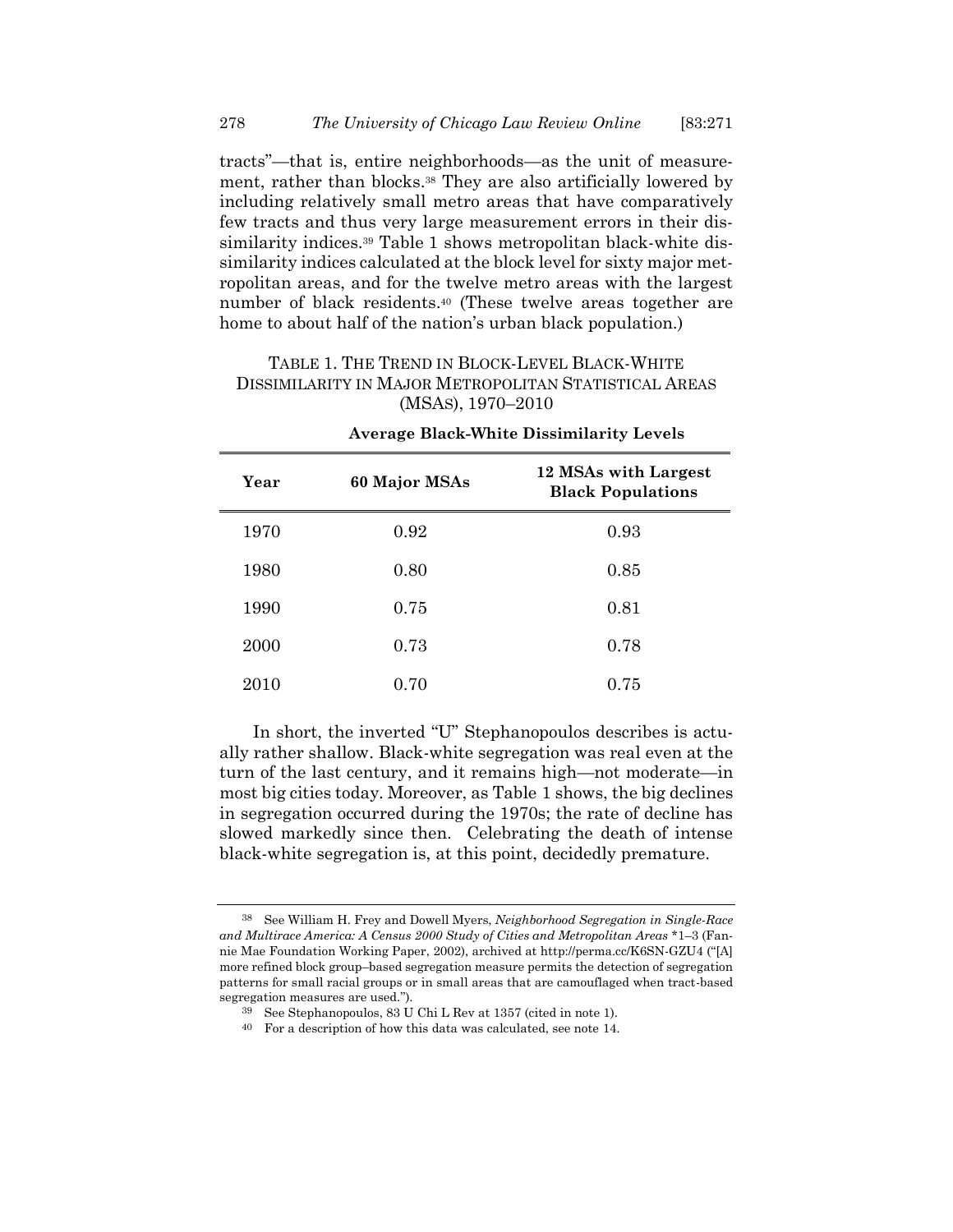### B. Conceptual Clarity

Segregation and discrimination are often conflated. In too many articles—and even more in casual discussions and at conferences—legal academics and lawyers refer to housing segregation and housing discrimination as interchangeable concepts.<sup>41</sup> They are, of course, very different things: housing segregation describes the degree to which groups live apart from one another, while housing discrimination describes the rate at which housing providers block access to housing to specific groups. It is possible to have low segregation alongside high discrimination—say, for instance, by imposing housing quotas in a public housing project. It is also possible to have high segregation alongside low discrimination: Orthodox Jews in New York are highly clustered, but this is for cultural and religious reasons, not because they are denied access in the broader housing market.<sup>42</sup> Stephanopoulos clearly understands the difference between these concepts, but he is gingerly vague in discussing discrimination, observing, for example, that "discrimination and segregation have decreased in tandem over the last few decades."<sup>43</sup> This confuses more than it clarifies. A wide range of evidence suggests that housing discrimination fell dramatically nationwide from the late 1960s to the late 1970s, and that the ability of black Americans to move into previously all-white areas simultaneously increased, often dramatically.<sup>44</sup> But, as I have noted, general declines in black-white segregation occurred much more slowly, and much more unevenly. This is an

<span id="page-8-0"></span><sup>41</sup> See, for example, Florence Wagman Roisman, *Living Together: Ending Racial Discrimination and Segregation in Housing*, 41 Ind L Rev 507, 508 (2008). Professor Florence Wagman Roisman writes: "Although the 1968 Fair Housing Act has prohibited residential racial discrimination and segregation for forty years . . . the United States still is characterized by substantial racial discrimination with respect to the sale, rental, and occupancy of housing and by pervasive racial residential segregation." Id. Of course, the Fair Housing Act did not outlaw segregation and, as noted below, discrimination rates fell dramatically in the 1970s. See text accompanying note [44.](#page-8-0)

<sup>42</sup> See John R. Logan, Richard D. Alba, and Wenquan Zhang, *Immigrant Enclaves and Ethnic Communities in New York and Los Angeles*, 67 Am Sociological Rev 299, 302– 03 (2002) (discussing evidence that ethnic enclaves are unrelated to economic constraints).

<sup>43</sup> Stephanopoulos, 83 U Chi L Rev at 1350 (cited in note [1\)](#page-0-0).

<sup>44</sup> In many urban areas, the number of blacks moving to predominantly white neighborhoods (not including those adjacent to existing black districts) increased three-, five-, or even tenfold in the 1970s. Richard H. Sander, Yana Kucheva, and Jonathan Zasloff, *Moving toward Integration: The Past and Future of Fair Housing* \*99–171 (Harvard forthcoming 2018). See also generally Jonathan Zasloff, *Between Resistance and Embrace: American Realtors, the Justice Department, and the Uncertain Triumph of the Fair Housing Act, 1968–1978*, 61 Howard L J (forthcoming 2018) (on file with author).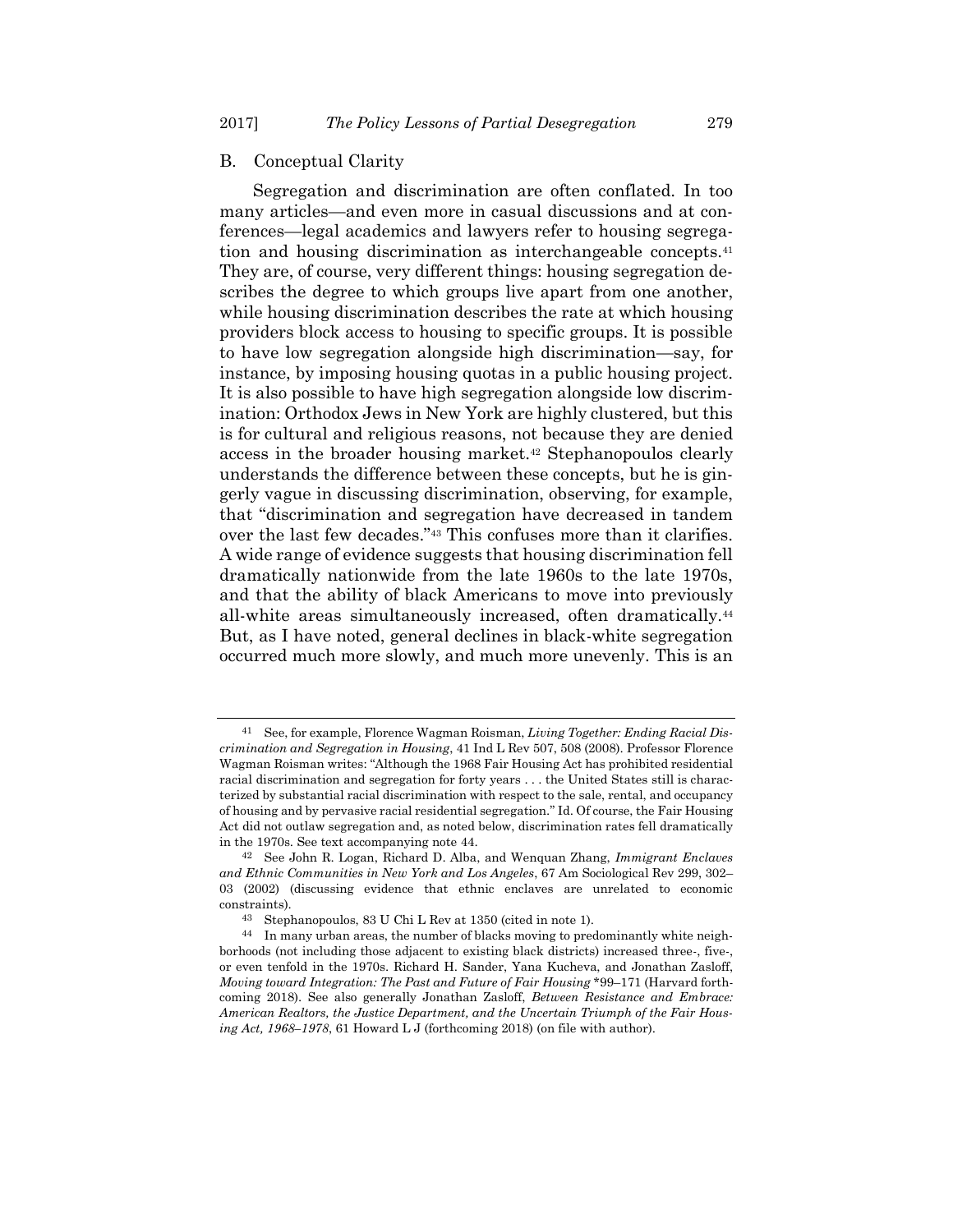important puzzle to confront in explaining (and understanding) the course of housing segregation.

### C. Variability of Falling Segregation

My biggest complaint about Stephanopoulos's discussion of housing segregation is his suggestion that declines in housing segregation are steady and inexorable.

In fact, the decline in segregation has been dramatically uneven: as noted above, the dissimilarity index remains above 0.75 in many of our largest northern urban areas, but has fallen to around 0.60 in a number of other areas, such as San Diego, Portland, and San Antonio, with intermediate declines in most other places.<sup>45</sup> Stephanopoulos is familiar with the variability of segregation decline, but he does not note that it results from variations in demographic environment. We now know, for example, that essentially all of the metro areas that experienced significant desegregation in the 1970s also experienced large in-migrations of black Americans from other metro areas in the 1970s when drops in segregation made it easier for these movers to locate in white neighborhoods. Areas with large declines in segregation also tended to have a relatively modest-sized incumbent black population.<sup>46</sup>

<span id="page-9-0"></span>In other words, Stephanopoulos exudes a certain complacency about housing segregation that I think is unwarranted. For most American metropolitan areas with very large black populations, there is no real prospect that desegregation on a large scale—where block-level dissimilarity falls to, say, 0.6—will happen spontaneously during our lifetimes. On the other hand, there is good reason to be excited about those cases where desegregation has occurred, because, if we learn from them, we may come to understand what strategies can help get desegregation going in the rest of the country. While many academics miss how much segregation has changed, Stephanopoulos misses the degree to which further progress in desegregation will depend on careful analysis and intelligent policy.

<sup>45</sup> See Table 1 and note 14.

<sup>46</sup> This argument is developed in detail in Richard Sander and Yana Kucheva, *Black Pioneers, Intermetropolitan Movers, and Housing Desegregation* \*16 (US Census Bureau, Center for Economic Studies Research Paper 16-23, Mar 2016), archived at http://perma.cc/5SU4-AHPN.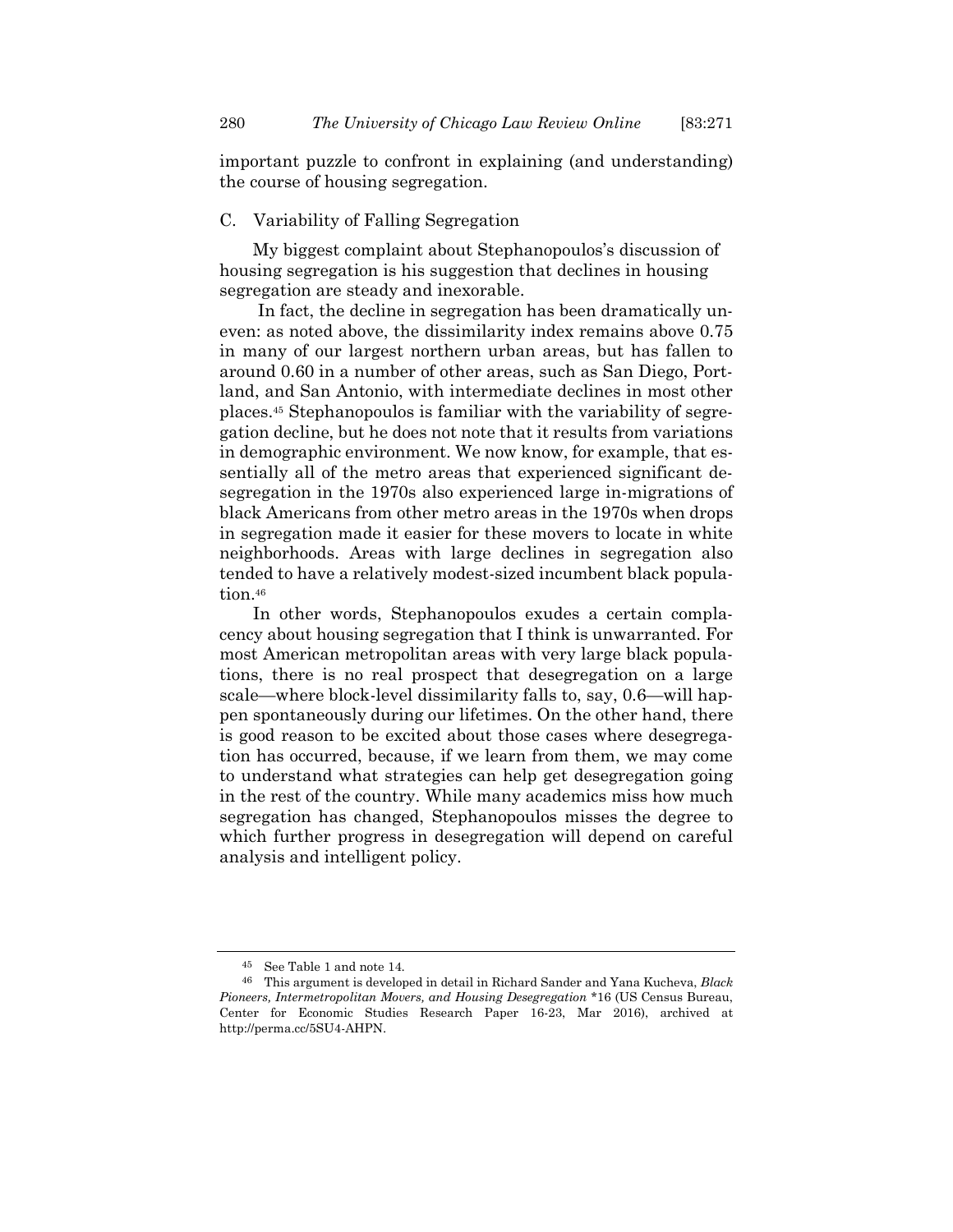## II. HOW DOES BLACK-WHITE HOUSING DESEGREGATION AFFECT CIVIL RIGHTS LAW AND POLICY?

Federal policies have almost never taken direct aim at housing segregation; even laws like the Fair Housing Act or the Community Reinvestment Act of 1977<sup>47</sup> never mention housing segregation specifically. But as Professor Stephanopoulos valuably points out, some key parts of civil rights law are premised, to one degree or another, on the existence of housing segregation.<sup>48</sup> The second part of his article usefully catalogs many ways that housing segregation plays a role in these laws.<sup>49</sup> Stephanopoulos goes further, however, by suggesting that three key pillars of civil rights law are losing their effectiveness because of housing desegregation.<sup>50</sup> I disagree with many of these claims. I think Stephanopoulos gets too wrapped up in the narrow ways that desegregation trends undermine specific, traditional remedies, and fails to recognize how these same trends broadly further the ultimate goals of civil rights law. As a result, I think Stephanopoulos mistakenly focuses on patching up old remedies instead of considering the more important big picture: how to further the crucial goal of housing desegregation.

A. Voting Rights

My general concern is well illustrated by Stephanopoulos's discussion of voting rights. Stephanopoulos points out that a central goal of the Voting Rights Act of 1965<sup>51</sup> (VRA) is to increase minority representation, and that for several decades after the VRA's passage, a key remedy for vote dilution was to create majority-minority districts.<sup>52</sup> In principle, this should be more difficult to do as housing segregation decreases, simply because a desegregated minority group is, by definition, less geographically concentrated.

But this misses the larger point: the ultimate goal of the VRA is not to create as many majority-minority districts as possible,

<sup>47</sup> Pub L No 95-128, 91 Stat 1147, codified at 12 USC § 2901 et seq.

<sup>48</sup> Stephanopoulos, 83 U Chi L Rev at 1333–38 (cited in note [1\)](#page-0-0).

<sup>49</sup> See id at 1362–1415.

<sup>50</sup> Id at 1374 (arguing that desegregation "make[s] it harder for plaintiffs to show standing" under the Fair Housing Act); id at 1384 (describing "problems" and "obstacles" that are likely to arise in the context of voting rights law in the aftermath of integration); id at 1410 (suggesting that integration is at least a "contingent . . . asset" for school districts defending against desegregation suits).

<sup>51</sup> Pub L No 89-110, 79 Stat 437, codified as amended at 52 USC § 10101 et seq.

<sup>52</sup> Stephanopoulos, 83 U Chi L Rev at 1334–35, 1381 (cited in note [1\)](#page-0-0).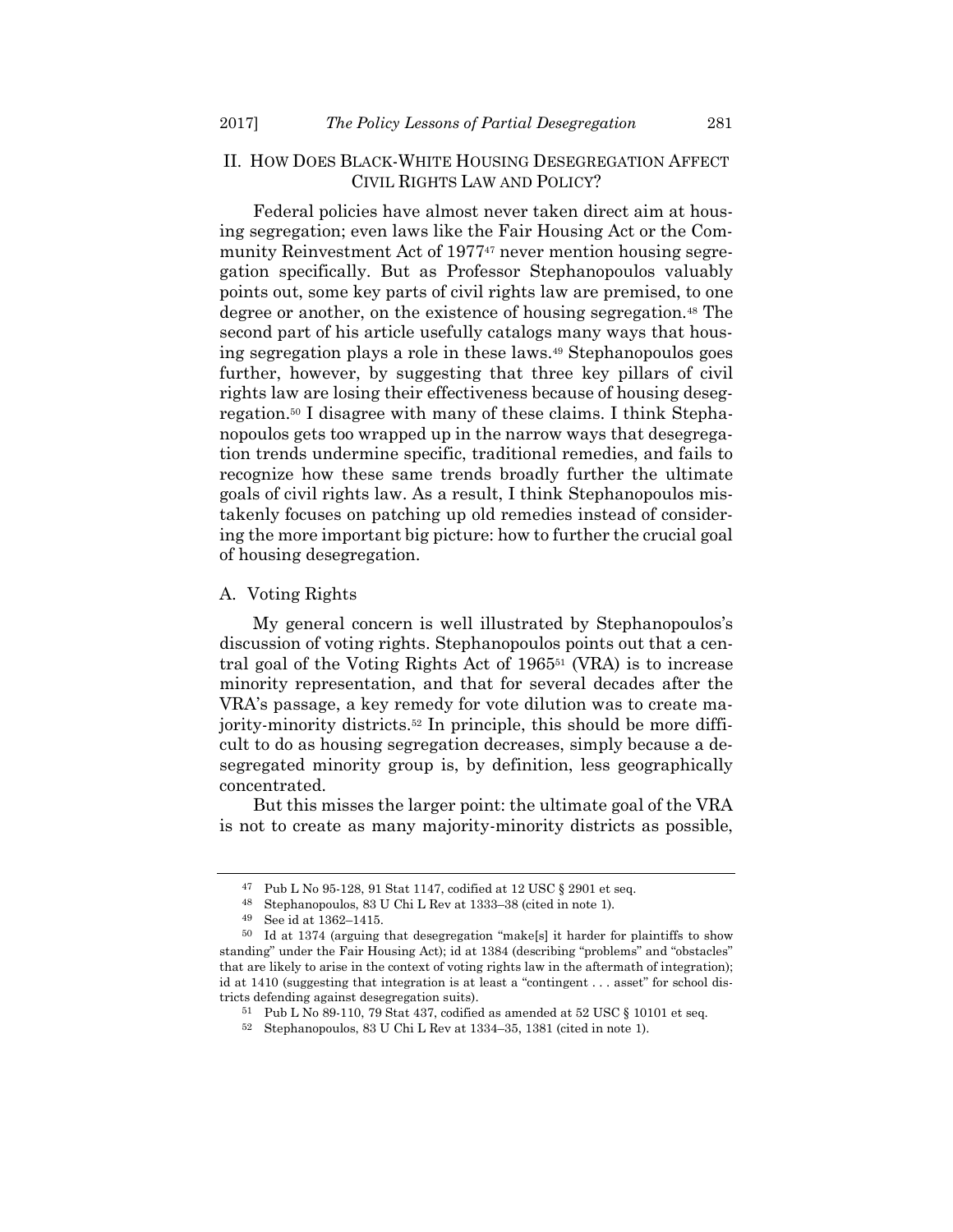but to give nonwhites the same opportunities to participate in the political process as whites.<sup>53</sup> If housing segregation decreases, one would hope that racial polarization in voting would decrease as well, and that more black Americans (for example) would become viable candidates in majority nonblack districts. President Barack Obama's two terms are obvious evidence that this can happen; but there is other evidence as well. The number of black federal and state elected officials was 179 in 1970, 326 in 1980, and 436 in 1990.<sup>54</sup> It rose to 659 by 2015,<sup>55</sup> even though the urban black population was significantly more dispersed in 2015 than in 1990, and even though the black share of the voting-age population has been essentially unchanged during this period.

<span id="page-11-0"></span>In Congress, the number of black representatives rose from seven in 1968, to seventeen in 1980, twenty-four in 1990, and thirty-six in 2000. <sup>56</sup> The number in 2015 was forty-four—an alltime high,<sup>57</sup> and very close as a percentage of the House of Representatives (just over 10 percent) to the black presence in the national voting-age population (roughly 13 percent).<sup>58</sup> Moreover, if we examine the demographic makeup of the districts that black congressmen represent, a clear trend is evident. In 1974, the sixteen districts represented by black Americans had a median black population of 65 percent; only three majority nonblack districts in 1974 were represented by black Americans. <sup>59</sup> In 2015, the fortyfour districts represented by black Americans had a median black population of only 51 percent; twenty-one of the districts had a nonblack majority.<sup>60</sup> This would seem rather strong evidence that

<sup>53</sup> James F. Blumstein, *Defining and Proving Race Discrimination: Perspectives on the Purpose vs. Results Approach from the Voting Rights Act*, 69 Va L Rev 633, 689–701 (1983) (highlighting the emphasis on equal access to the political process, rather than proportional results, in the legislative history of the Voting Rights Act).

<sup>54</sup> *Statistical Abstract of the United States: 1999* \*298 (US Census Bureau), archived at http://perma.cc/V8PX-B6D2. See also *Black-American Representatives and Senators by Congress, 1870—Present* (US House of Representatives), archived at http://perma.cc/7C9- AXF6J.

<sup>55</sup> Harold W. Stanley and Richard G. Niemi, *Vital Statistics on American Politics 2015–2016* 38 (CQ 2015).

<sup>56</sup> *Statistical Abstract of the United States: 1999* \*293 (US Census Bureau 1999), archived at http://perma.cc/V8PX-B6D2.

<sup>57</sup> See Stanley and Niemi, *Vital Statistics on American Politics 2015–2016* at 35–37 (cited in not[e 55\)](#page-11-0).

<sup>58</sup> For general population percentages, see *QuickFacts: United States* (US Census Bureau), archived at http://perma.cc/ZPA3-PBG4.

<sup>59</sup> These figures come from an analysis by the author, using data from Michael Barone, Grant Ujifusa, and Douglas Matthews, *The Almanac of American Politics: The Senators, the Representatives–Their Records, States, and Districts. 1974* (Gambit 1973).

<sup>60</sup> Analysis by the author, using data from *The Almanac of American Politics: 2016*  (Columbia 2015).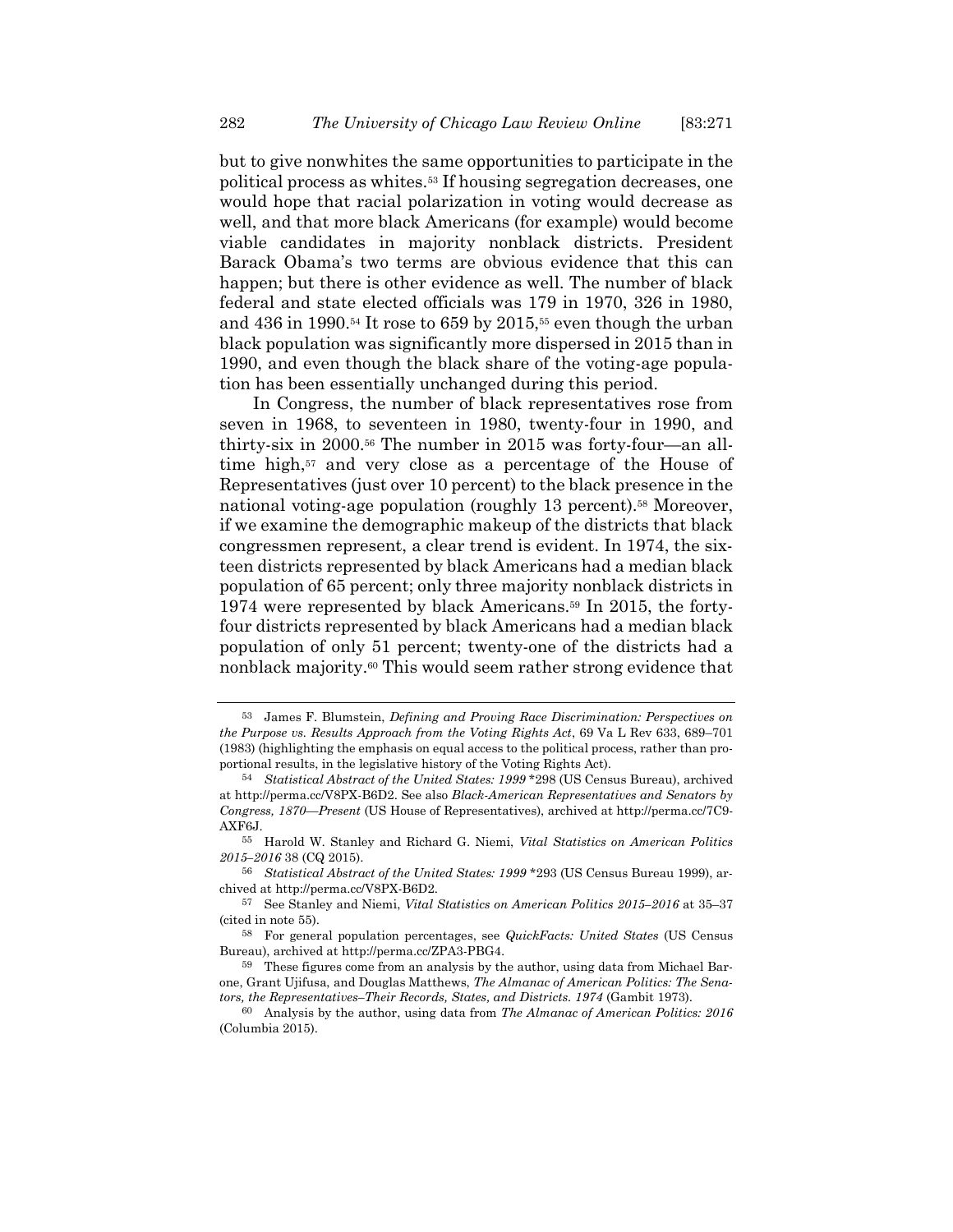growing urban integration and greater difficulty in creating "majority black" districts are not intrinsic obstacles to black representation, but rather the reverse.

Another way of understanding this issue is by thinking about the political effect of racial integration. In ghettoized cities during the 1960s and 1970s, black communities generally bordered allwhite, often tightly bound ethnic communities that feared black entry in part because so few examples of stably integrated neighborhoods existed; black entry usually meant eventual black resegregation and the demise of ethnically based institutions churches, specialty shops, and social clubs—that served the earlier white community. <sup>61</sup> Segregated conditions can, in this and other ways, lend themselves to racial hostility and polarization. When integration increases, these fears recede and race itself becomes a less defining issue. It seems intuitively plausible that progressive blacks and whites in integrated cities are likely to see one another as allies rather than rivals. Professor Jessica Trounstine has made a strong case that this is empirically demonstrable. Her analysis of over ninety large cities shows that less segregated cities are less racially polarized and tend to spend more on public goods.<sup>62</sup>

Of course, voting rights issues are still very much with us. But the key issues today have to do with voter ID laws, disenfranchisement of those with criminal records, and other matters that have the effect of reducing the number of minority voters.<sup>63</sup> There are still strong remedies in the VRA for government policies that have an unjustified disparate impact on minorities. The quest for majority-minority districts should be a declining concern to the extent that segregation itself declines. Laboring to persuade civil rights activists that new remedies are needed, when there is no real evidence of an underlying problem, seems counterproductive.

<sup>61</sup> See Michael T. Maly and Heather M. Dalmage, *Vanishing Eden: White Construction of Memory, Meaning, and Identity in a Racially Changing City* 6–13 (Temple 2016).

<sup>62</sup> Jessica Trounstine, *Segregation and Inequality in Public Goods*, 60 Am J Polit Sci 709, 713, 715 (2016). This has been my own observation as well; during the 2000s I lived in California's thirty-third congressional district, which was represented by Diane Watson, a distinguished African American congresswoman. The district was only about onequarter black, but there was little or no sign of racial polarization across its different sections.

<sup>63</sup> For recent discussions, see Jedediah Purdy, *A Voting-Rights Victory in North Carolina* (New Yorker, Aug 2, 2016), archived at http://perma.cc/FA3C-MVDT; Samuel Issacharoff, *Voter Welfare: An Emerging Rule of Reason in Voting Rights Law*, 92 Ind L J 299, 315–17 (2016).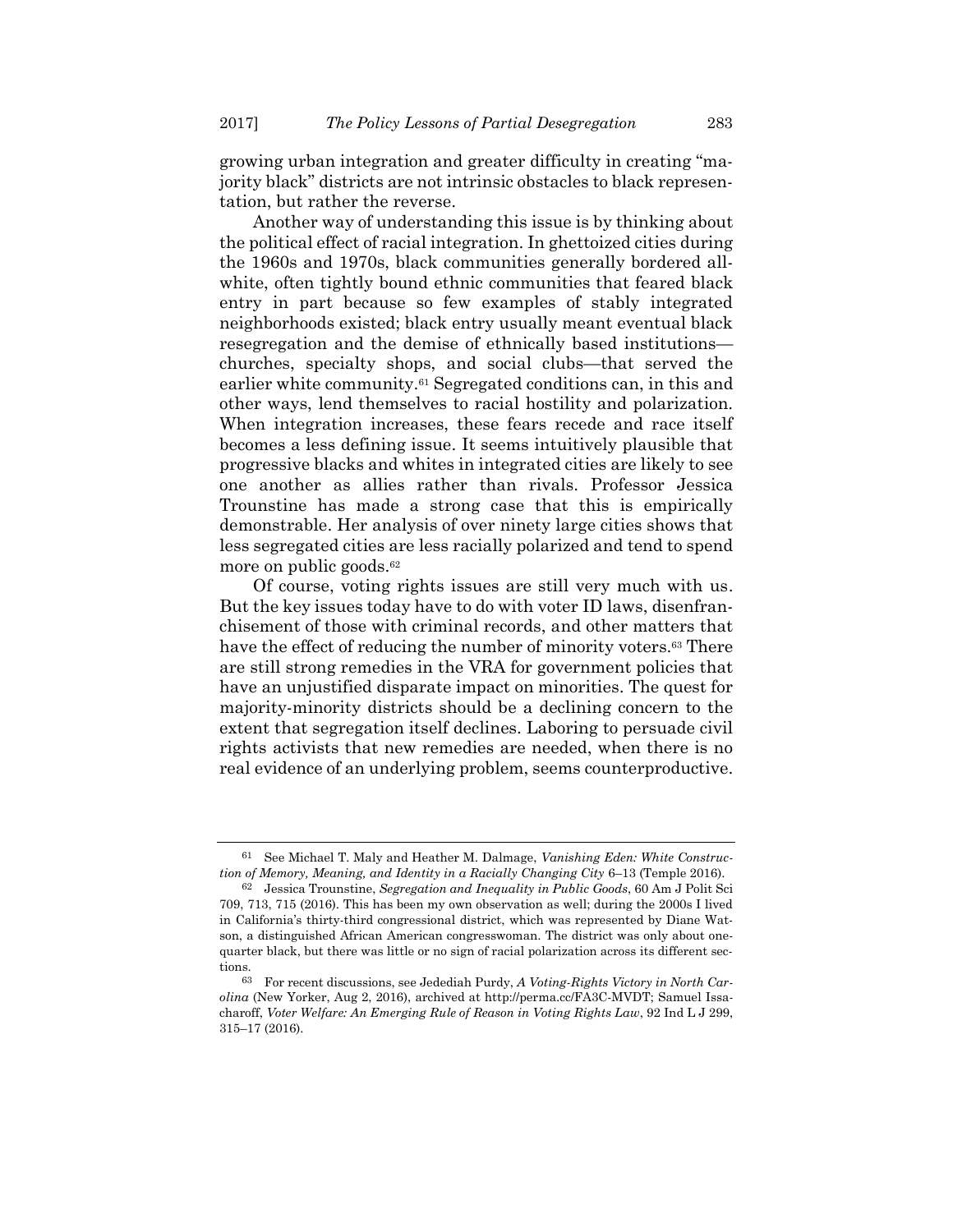### B. Fair Housing

Stephanopoulos contends that rising levels of housing integration also weaken fair housing law.<sup>64</sup> Stephanopoulos argues that there are several problems, including that segregated conditions (a) are sometimes important for plaintiffs in establishing standing, and (b) can provide a basis for bringing suit under a "disparate-impact" theory.<sup>65</sup>

While both observations are technically true, the conclusions Stephanopoulos draws from them seem completely unwarranted. He suggests that the decline in segregation has a stark effect upon disparate-impact litigation, and that declines in segregation will necessitate a "reorientation [of fair housing law] from desegregation to antidiscrimination."<sup>66</sup> This is an odd claim, because one can make a good case that the trend in fair housing law has been more nearly in the opposite direction—or at least in a direction orthogonal to the trend Stephanopoulos posits.

To a rather overwhelming degree, litigation under the Fair Housing Act in the 1970s focused on discriminatory treatment. In the vast majority of cases, plaintiffs sought to stop private housing providers, such as apartment owners, home sellers, or real estate agents, from intentionally treating people differently on the basis of race.<sup>67</sup> Disparate-impact cases were comparatively rare, even exotic; though the principle that a "disparate-impact" theory was possible under the FHA was recognized by the Eighth Circuit as early as 1974, <sup>68</sup> there were only a handful of such cases in the 1970s and 1980s, and the Supreme Court did not recognize a disparate-impact cause of action under the FHA until 2015.<sup>69</sup> Two-thirds of all the published court opinions addressing disparate-impact litigation under the FHA have appeared since 2000.<sup>70</sup>

<sup>64</sup> Stephanopoulos, 83 U Chi L Rev at 1362–77 (cited in note [1\)](#page-0-0).

<sup>65</sup> For the discussion on standing, see id at 1363–64, 1369. For a discussion on disparate impact, see id at 1370–72.

<sup>66</sup> Id at 1374.

<sup>67</sup> See 2 *The Federal Civil Rights Enforcement Effort–1974* 30–35 (US Commission on Civil Rights 1974); Zasloff, 53 Harv J Legis at 277 (cited in note [9\)](#page-1-2).

<sup>68</sup> See *United States v City of Black Jack, Missouri*, 508 F2d 1179, 1184–86 (8th Cir 1974).

<sup>69</sup> This occurred in *Texas Department of Housing and Community Affairs v Inclusive Communities Project, Inc*, 135 S Ct 2507, 2525–26 (2015).

<sup>70</sup> Calculation by the author in cooperation with Chris Anderson. For a history of disparate-impact litigation under the Fair Housing Act, see Chris Anderson, *Establishing Disparate Impact in Housing* \*3–15 (unpublished manuscript, Jan 2017) (on file with author).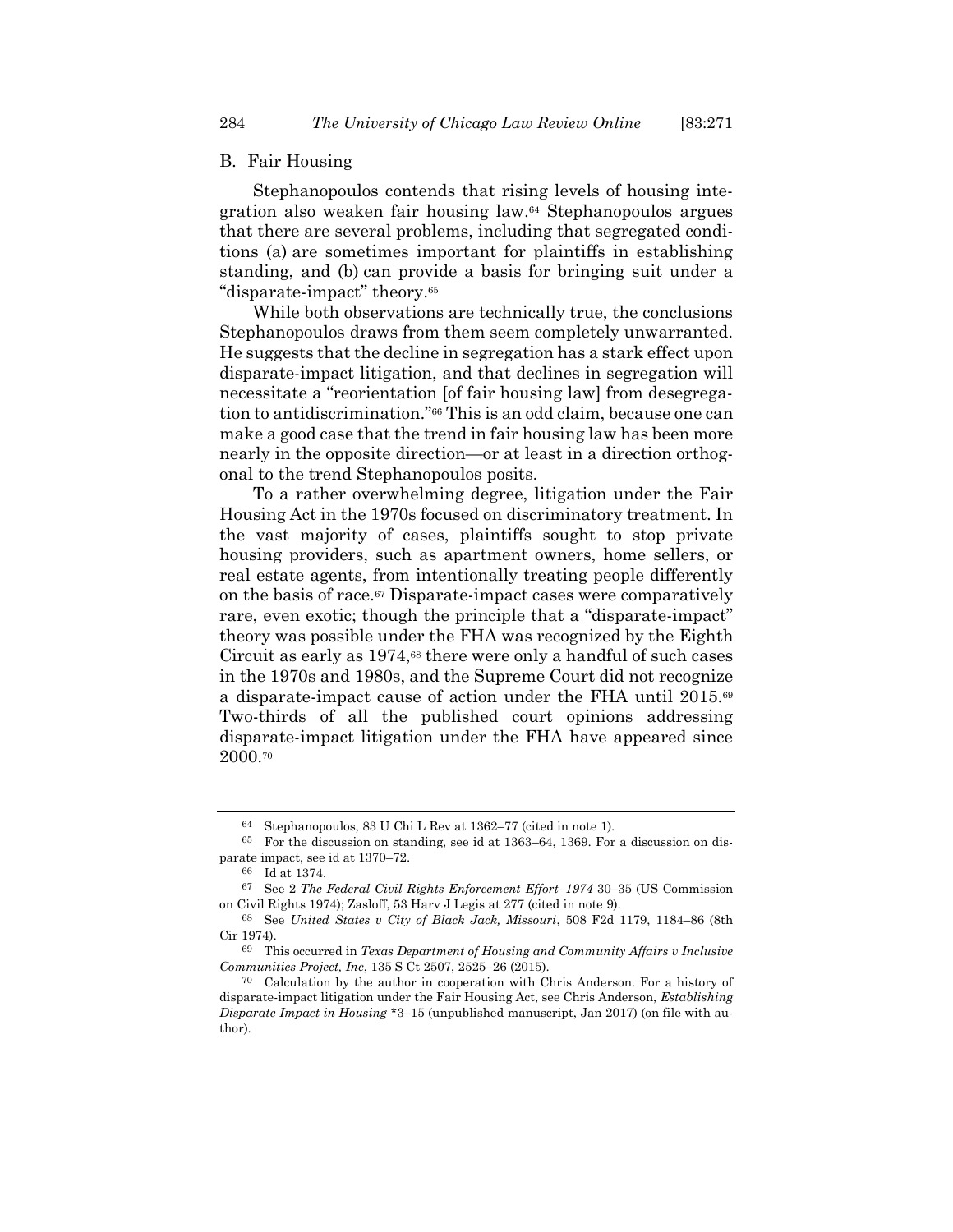There is not much doubt that the dramatic changes wrought by the FHA were due to these early disparate-treatment cases, especially the many such cases brought by the Justice Department in the 1970s under the leadership of Frank Schwelb, who later became a judge on the Washington DC Superior Court. Schwelb's team did a brilliant job of focusing on larger real estate operators and "patterns" of discrimination that affected large numbers of renters and home seekers.<sup>71</sup> As noted earlier, it was in the 1970s that discrimination fell most dramatically, and the demographic effects of this change are plainly visible: the rate at which blacks moved into predominantly white neighborhoods that were far from an existing black enclave accelerated dramatically after 1970.<sup>72</sup> This profound shift is what started some metropolitan areas down the desegregation path.

In contrast, I am not aware of any evidence that *any* disparate-impact case, or lawsuit based on desegregating housing, ever had a measureable effect on the level of segregation in a metropolitan area. Sometimes these private, high-concept suits had very good effects—such as *Hills v Gautreaux*, <sup>73</sup> the suit in Chicago that enabled thousands of low-income blacks to secure housing vouchers and to move into suburban neighborhoods.<sup>74</sup> Sometimes these suits produced resegregation, such as the lengthy Yonkers litigation in New York.<sup>75</sup> But none of them had a measureable effect on metropolitan levels of segregation.

Thus, I think that Stephanopoulos's analysis has some mistaken premises. Fair housing law does not have to "reorient" toward a focus on intentional acts of discrimination against individual plaintiffs—that has always been its predominant focus. Nor is disparate-impact litigation being eroded into irrelevance by integration; such litigation is, in fact, becoming more common and established. The problem with disparate-impact litigation is that it has never been part of a coherent metropolitan-level strategy to significantly reduce segregation levels; it tends, instead, to surface as an ad hoc, opportunistic weapon against scattered targets.

<sup>71</sup> See Sander, Kucheva, and Zasloff, *Inside the Labyrinth* at \*101–04 (cited in note [44\)](#page-8-0).

<sup>72</sup> Sander and Kucheva, *Black Pioneers* at \*27–29 (cited in note [46\)](#page-9-0).

<sup>73</sup> 425 US 284 (1976).

<sup>74</sup> Id at 288, 305–06. See also Leonard S. Rubinowitz and James E. Rosenbaum, *Crossing the Class and Color Lines: From Public Housing to White Suburbia* 49–70 (Chicago 2002).

<sup>75</sup> For Professor Peter H. Schuck's discussion of the Yonkers case, see Peter H. Schuck, *Diversity in America: Keeping Government at a Safe Distance* 231–57 (Belknap 2003).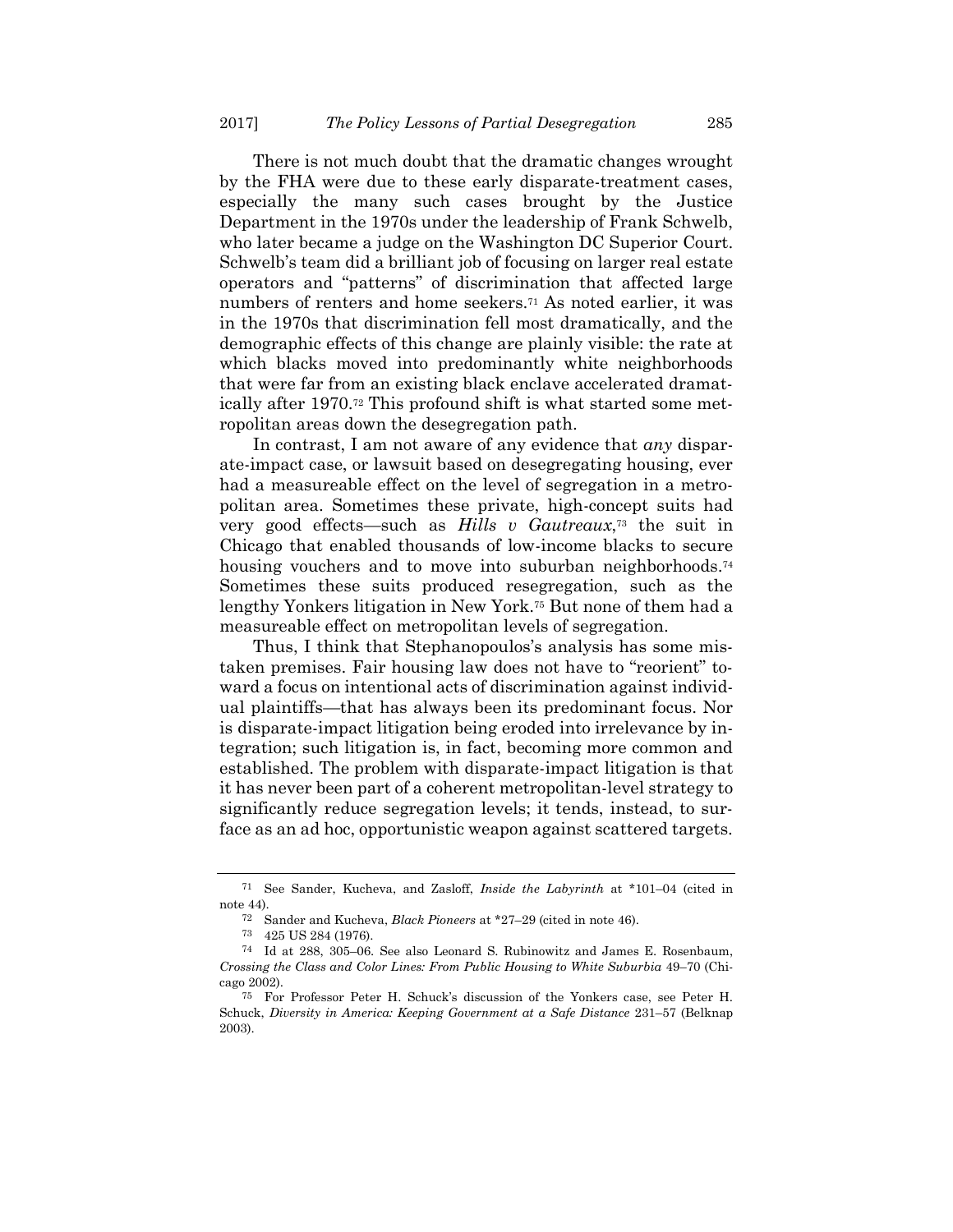#### C. School Desegregation

Stephanopoulos's third and final example of how housing desegregation may reshape civil rights law is in the realm of school desegregation. In introducing this topic, Stephanopoulos does an excellent job of describing the evolution of school segregation over the past half century.<sup>76</sup> Although the Supreme Court decided *Brown v Board of Education of Topeka*<sup>77</sup> in 1954, little desegregation of schools occurred until after 1964, when the Civil Rights Act of 1964<sup>78</sup> gave the Justice Department both a mandate and additional tools to do the job. Scores of southern school districts ended de jure segregation systems in the late 1960s and early 1970s. More problematically, the Justice Department also pursued desegregation remedies against de facto segregated school districts in the North and West; because these remedies often required busing and other aggressive remedies, they sometimes succeeded but often simply drove whites out of central cities and away from urban school districts.<sup>79</sup>

By the late 1970s, the strong political reaction against "forced busing" greatly slowed the rate at which school districts were brought under court supervision, and in the 1980s and 1990s the vast majority of such districts were released from supervision.<sup>80</sup> As Stephanopoulos points out, this had two effects: school segregation in some (unsupervised) districts rose modestly, while school segregation in general was increasingly shaped by the prevailing level of housing integration.<sup>81</sup> Across metropolitan areas, the partial correlation coefficient between housing and school segregation increased from 0.58 in 1970 to 0.94 in 1990.<sup>82</sup> All the evidence I have seen suggests that the causation arrow between housing and school segregation predominantly points one way: schools follow housing.

In this discussion, Stephanopoulos's analysis is thoughtful and on point. But he fails to draw what seems to me to be the obvious conclusion: if we want more integrated schools, we should focus on furthering housing desegregation. School administrators should make it their business to improve the learning outcomes

<sup>76</sup> The material in this and the next paragraph is based on Stephanopoulos's discussion of school desegregation. See Stephanopoulos, 83 U Chi L Rev at 1393–1415 (cited in note [1\)](#page-0-0).

<sup>77</sup> 347 US 483 (1954).

<sup>78</sup> Pub L No 88-352, 78 Stat 241, codified as amended at 42 USC § 2000a et seq.

<sup>79</sup> Stephanopoulos, 83 U Chi L Rev at 1408–10 (cited in note [1\)](#page-0-0).

<sup>80</sup> Id at 1336, 1398, 1408–10.

<sup>81</sup> Id at 1398.

<sup>82</sup> Id at 1400.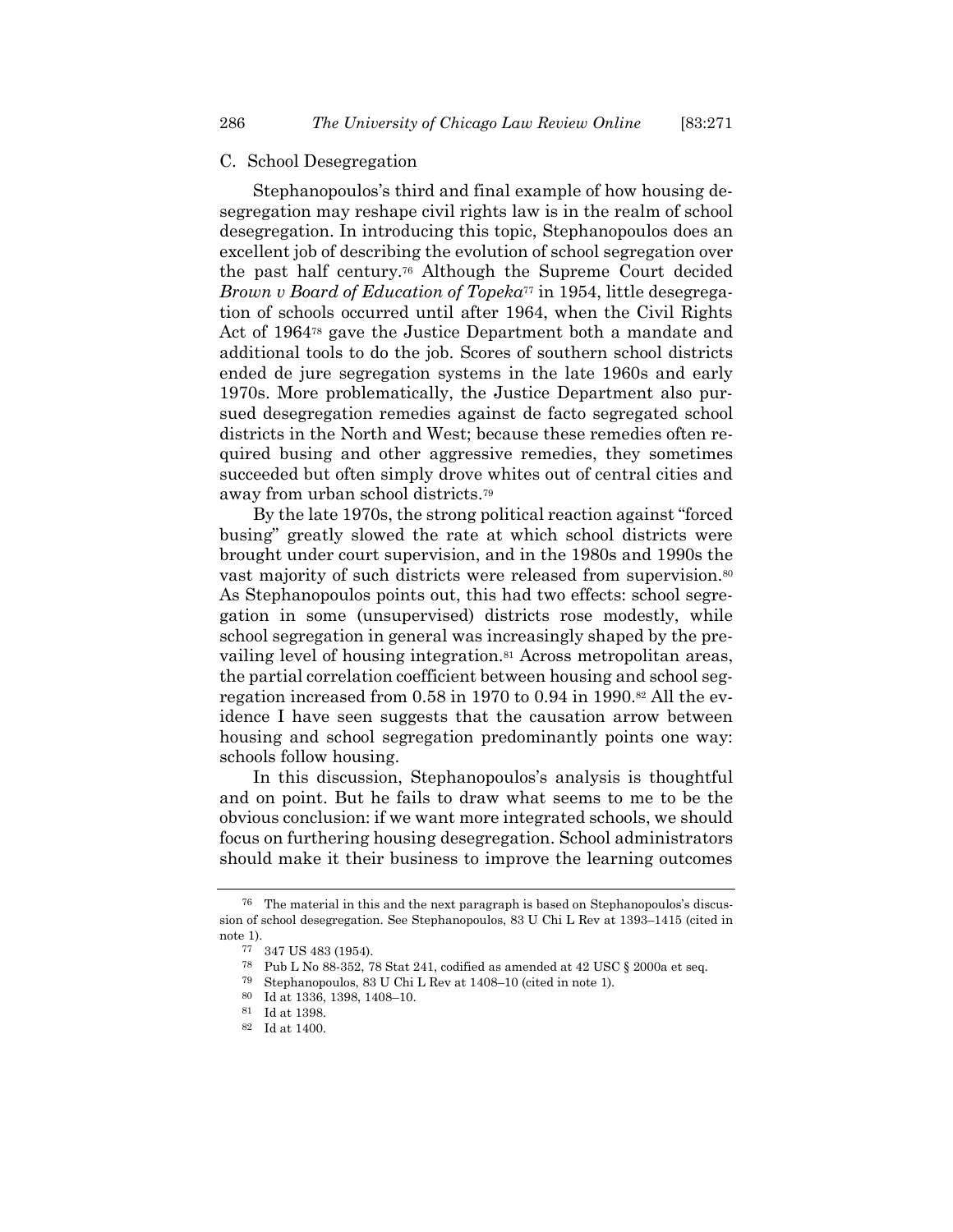of their students, and leave the broader social engineering to housing policy. This is not what Stephanopoulos suggests: he argues for *more* aggressive efforts to pursue school integration, both through race-conscious student assignment systems adopted by school districts themselves, and through more frequent and aggressive suits against school systems by civil rights attorneys.<sup>83</sup> This seems to me plainly wrongheaded.

For one thing, it seems fairly clear now that when school integration happens as a result of neighborhood integration, it is also likely to be more meaningful.<sup>84</sup> Students are less likely to be racially segregated within schools by track or magnet program; children are more likely to develop friendships with students of other races because they can play with those students after school or on weekends; parents are more likely to get to know one another across racial lines.<sup>85</sup> One of the most interesting pieces of research in this field is the careful 2007 study by labor economists Jesse Rothstein and David Card.<sup>86</sup> Using a unique data set that combined national registers on high school test scores with neighborhood demographic information, they made two important findings: first, that black-white housing integration had a powerful effect in narrowing the racial gap in test scores; and second, that school integration, by itself, had a much smaller effect.<sup>87</sup> These results make perfect sense. We know from other research that about two-thirds of the black-white test score gap exists by the time children enter kindergarten; it arises from environmental factors that disproportionately affect young black children, such as lower birth weight, fewer children's books in the home, younger mothers, and lower socioeconomic status.<sup>88</sup> We know that at least some of these differences narrow when housing integration occurs.<sup>89</sup> And, if neighborhood effects tend to mitigate test score differences, this is yet another reason why neighborhood-level school

<sup>83</sup> See Stephanopoulos, 83 U Chi L Rev at 1414–15 (cited in note [1\)](#page-0-0).

<sup>84</sup> See Jeanne Brooks-Gunn, et al, *Do Neighborhoods Influence Child and Adolescent Development?*, 99 Am J Sociology 353, 353–57 (1993) (proposing to understand child development "in the context of a series of environments or ecological systems in which [children] reside," including their neighborhoods and schools).

<sup>85</sup> See id.

<sup>86</sup> See generally David Card and Jesse Rothstein, *Racial Segregation and the Black– White Test Score Gap*, 91 J Pub Econ 2158 (2007).

<sup>87</sup> Id at 2159–60.

<sup>88</sup> See Roland G. Fryer Jr and Steven D. Levitt, *Understanding the Black-White Test Score Gap in the First Two Years of School*, 86 Rev Econ & Stat 447, 447–48 (2004).

<sup>89</sup> See generally Emily Walton, *Residential Segregation and Birth Weight among Racial and Ethnic Minorities in the United States*, 50 J Health & Soc Behav 427 (2009).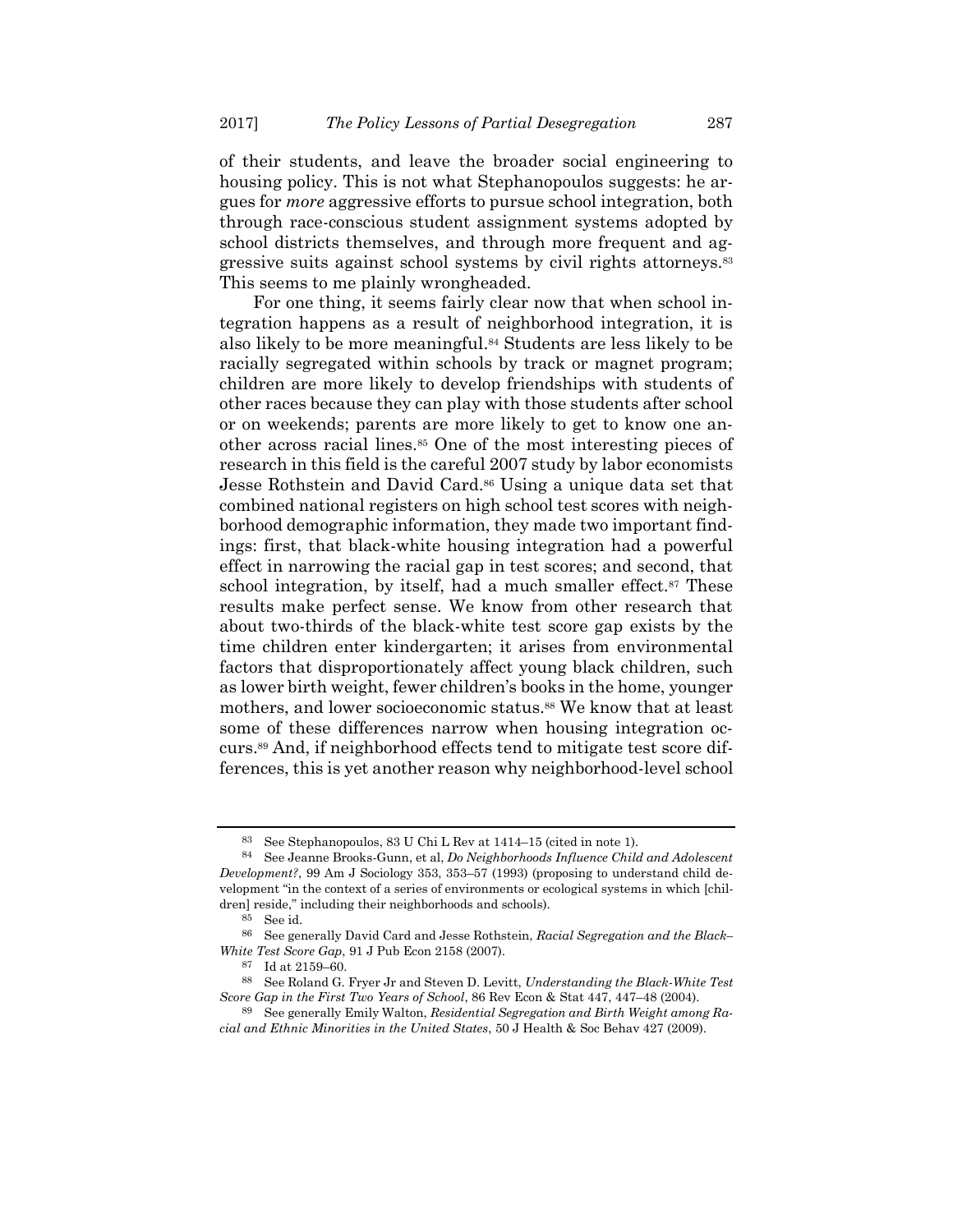integration will reduce tracking and produce more cross-racial interaction and friendship.

There is a second compelling reason why housing integration is the proper path to school integration: experience shows plainly that while housing integration is self-sustaining, school integration is not. Over the long term, there is not a single instance of a major metropolitan area desegregating after 1970 and then returning to a condition of high black-white segregation.<sup>90</sup> But this happens regularly in school systems when administratively or judicially designed interventions create a sharp, short-term drop in segregation, but segregation rises over the long term as whites leave the system or as courts become weary of running the schools.<sup>91</sup> Housing integration is more resilient, and has much stronger and more positive effects on black outcomes, than school integration pursued in isolation.

#### **CONCLUSION**

Professor Stephanopoulos's article is an important contribution. He has noticed and pointed out an enormously significant development that has been largely ignored in the legal literature: the substantial decline in housing segregation that has occurred—albeit at a slow rate that varies across different parts of the country—over the past half century.<sup>92</sup> He is right that we should think carefully about what this trend implies about civil rights law and policy. And I agree with Stephanopoulos that desegregation, to the extent it has occurred, implies that some traditional remedies for black Americans are becoming outmoded.<sup>93</sup>

<sup>90</sup> For example, in every urban area where the black-white index of dissimilarity has fallen below 0.70 at any point since 1970, the index in that area remains below 0.70 usually substantially below. See note [14.](#page-2-1) It is important to note that this statement does not, arguably, apply to Hispanic Americans. In some urban areas, Hispanic-Anglo segregation has increased since the 1970s, though never to levels comparable to that experienced by African Americans in major urban areas. See Douglas S. Massey and Nancy A. Denton, *Trends in the Residential Segregation of Blacks, Hispanics, and Asians: 1970– 1980*, 52 Am Sociological Rev 802, 815 (1987). However, Hispanic segregation trends over time can be misleading because the underlying population has evolved so rapidly (due to large-scale immigration) and Hispanics in a number of metropolitan areas make up a plurality of the population. See note [14.](#page-2-1)

<sup>91</sup> See Sarah J. Reber, *Court-Ordered Desegregation: Successes and Failures Integrating American Schools since* Brown versus Board of Education, 40 J Hum Res 559, 560  $(2005)$ .

<sup>92</sup> Stephanopoulos, 83 U Chi L Rev at  $1344-45$  (cited in note [1\)](#page-0-0).<br>93 See id at  $1333-39$ 

See id at 1333-39.